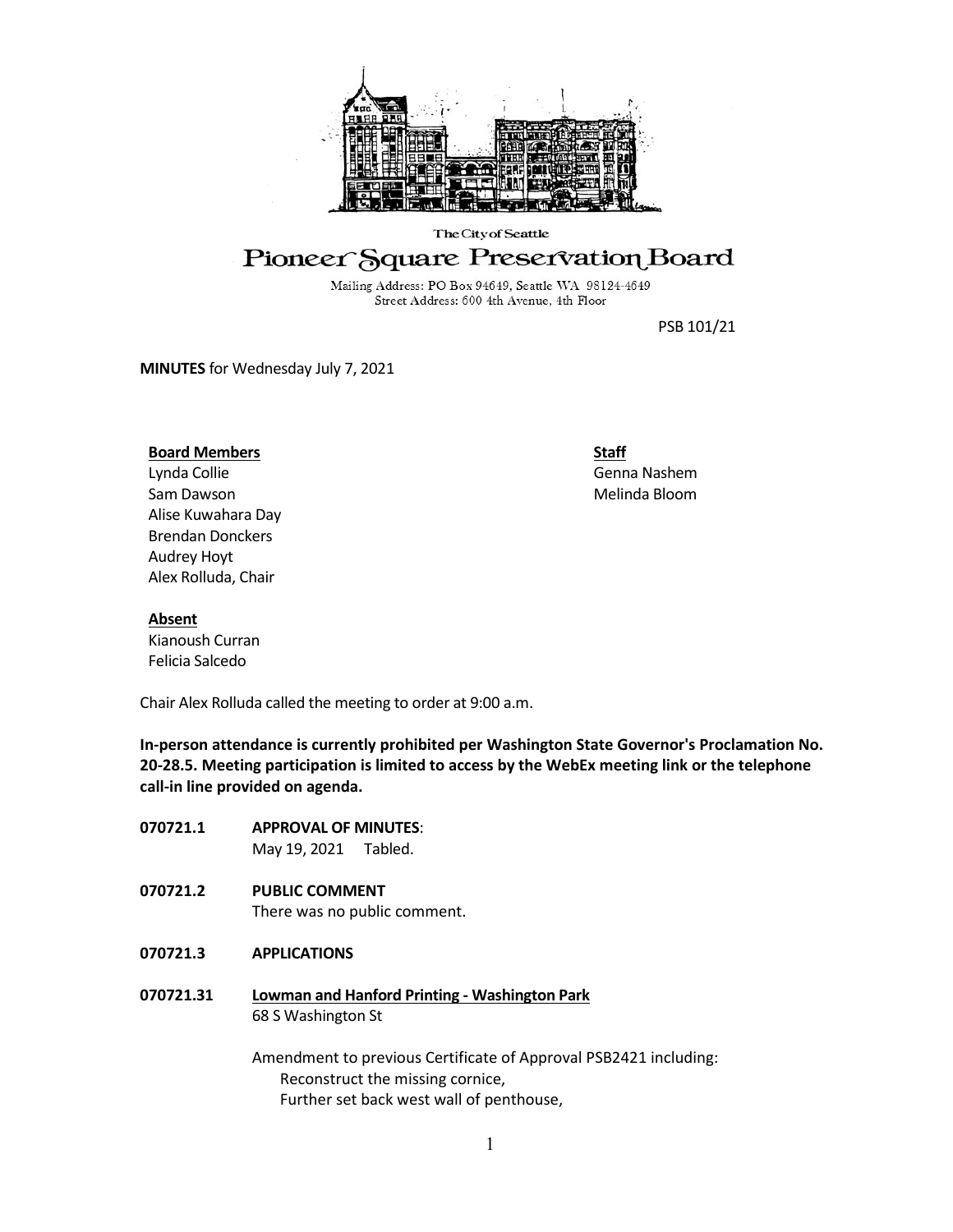Change to color of the cladding of the penthouse, Change to storefront windows on  $1<sup>st</sup>$  floor, Eliminate new entry on S Washington, Change of use from restaurant to office for 4049 square foot space and establish use of restaurant in a 1469 square foot space on the 1<sup>st</sup> floor.

Staff report: An Administrative Certificate of Approval for the rehabilitation and the addition of a penthouse was issued 4/17/21 according to the emergency legislation. The previous approval was consistent with the briefings the Board had reviewed but this application includes changes to what was previously reviewed and approved and includes office use which is not a preferred use and requires Board review. With the exception to the change of use, the changes are to meet condition for Federal Tax Credits.

While the office use is not a preferred use at over 3,000 square feet, calculations are provided to show that the office use is under 20% of the square footage of the block front so therefore it does not fall into the discouraged use category. The calculations provided show that office use would be under the maximum 50% of the street level frontage condition for approval.

#### Applicant Comment:

Kate Weiland, BuildingWorks explained the request for revision to Certificate of Approval. She described the adaptive reuse project which includes a full restoration, seismic upgrade and addition of a penthouse. She said they were now seeking federal historic tax credits and NPS issued condition that penthouse color be changed. She said they requested a change of use at street level.

She provided a summary of the project and noted the building was constructed in 1890. She proposed reconstruction of parapet in brick and cast polymer modified glass fiber reinforced gypsum (PGRG) to match original design as understood from historic photographs of the building. PGRG cornice to be painted. She said the west wall of the penthouse has been shifted 5' to reduce visibility of the penthouse from the street level at Alaskan Way. The penthouse cladding has been changed from dark blue to a neutral color to blend with surrounding structures at penthouse level. She said all new windows at storefront level will be fixed painted wood storefront windows in original break up / configuration. She said original double hung windows on second and third floors will be retained. She said the fire escape will be retained with section below second floor removed as it interrupts the entry.

Ms. Weiland proposed a change to street level use from restaurant to office. She said there is a floor level change which is not conducive to restaurant use and makes it challenging to rent to a restaurant. She said the space could be a benefit to creative office space users.

Matt Aalfs said it is a real estate term that refers to technical, internet or graphics workers.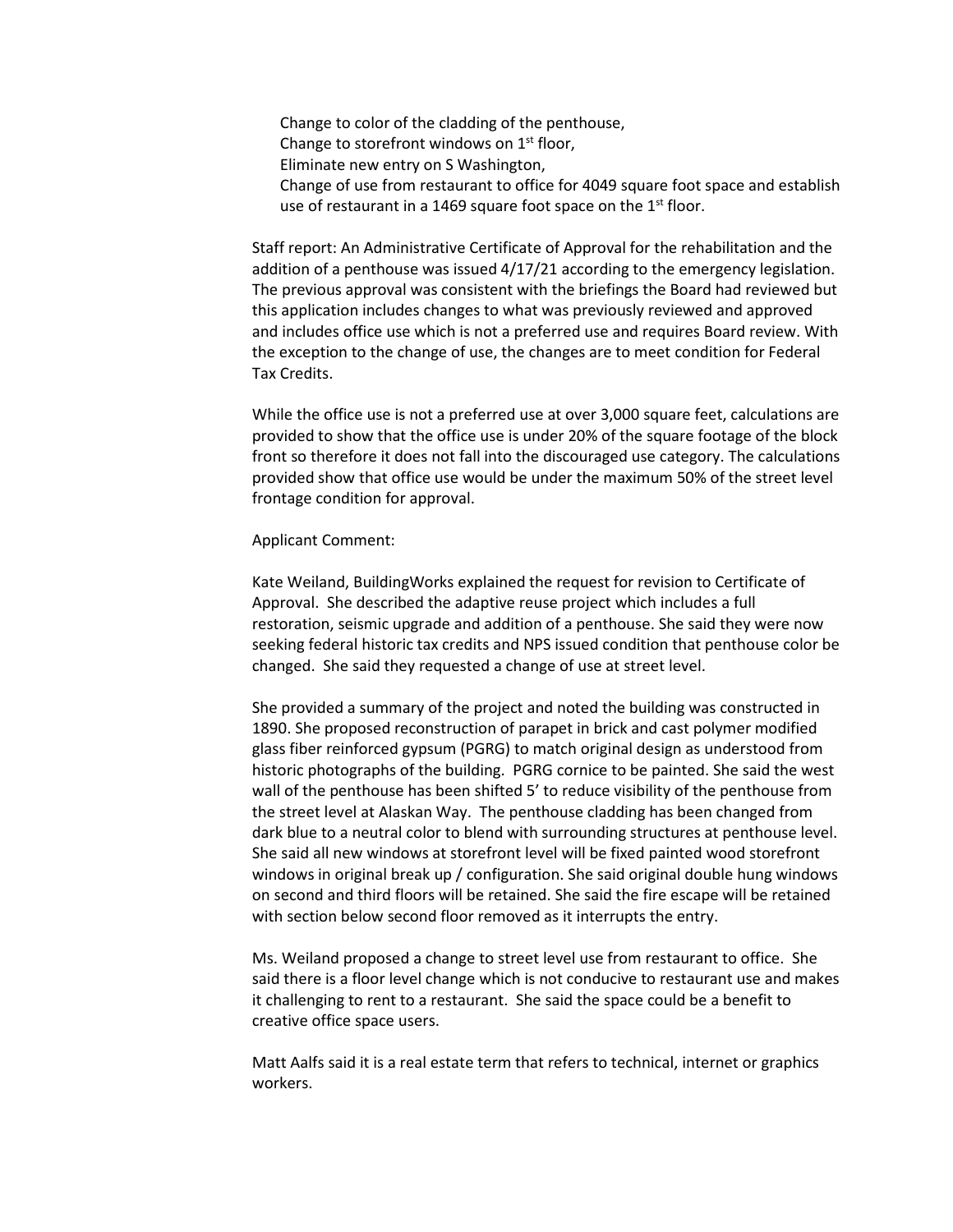Ms. Weiland went over the proposed color palette. She said the cornice PGRG will be painted BM City Shadow, a grey. The penthouse cementitious cladding will be painted an off white per NPS recommendation, to blend with neighboring structure at that level. She said the penthouse is not highly visible and is only somewhat visible from Washington. She said the parapet helps to mask it. She said a couple rows of brick needed at the top will be salvaged from somewhere else if possible; if not, brick will match original. She said the non-original mezzanine will be removed. She said the arched window will be restored and a strip light added to mark the entry with conduit on inside of building. She said exterior lights will be installed to highlight pilasters, a downlight and an up light.

Mr. Rolluda asked about light installation on pilasters.

Ms. Weiland said the lights will be installed on brick above the stone triangles. Lights will be mounted to a plate to minimize penetrations to brick. She said the fixture is black and plate is dark gray to match storefront windows.

Ms. Kuwahara Day asked if the bottom portion of storefront windows is frosted.

Ms. Weiland said no, it is shadow line from awning.

Ms. Kuwahara Day asked if window treatment is anticipated at street level office use.

Ms. Weiland said nothing is proposed. She said historically the windows went all the way to floor; here they do not go quite all the way down, a kick plate is added.

Ms. Kuwahara Day asked about office use calculation.

Ms. Nashem explained calculations are provided to show that the office use is under 20% of the square footage of the block front so it does not fall into the discouraged use category. The calculations show that office use would be under the maximum 50% of the street level frontage condition for approval.

Mr. Donckers asked how long use will last once approved.

Ms. Weiland said the owner wants restaurant use on the corner and as part of this project they will put in stove hoods in hopes of attracting a future restaurant tenant.

Ms. Hoyt asked about grade issues with restaurant.

Ms. Weiland said it was important to restaurant to have outside seating as well and they don't want servers to do stairs.

Mr. Aalfs said with Covid issues, it has been difficult to sign up restaurant tenants right now.

Ms. Weiland said 1,500 square feet is more marketable right now.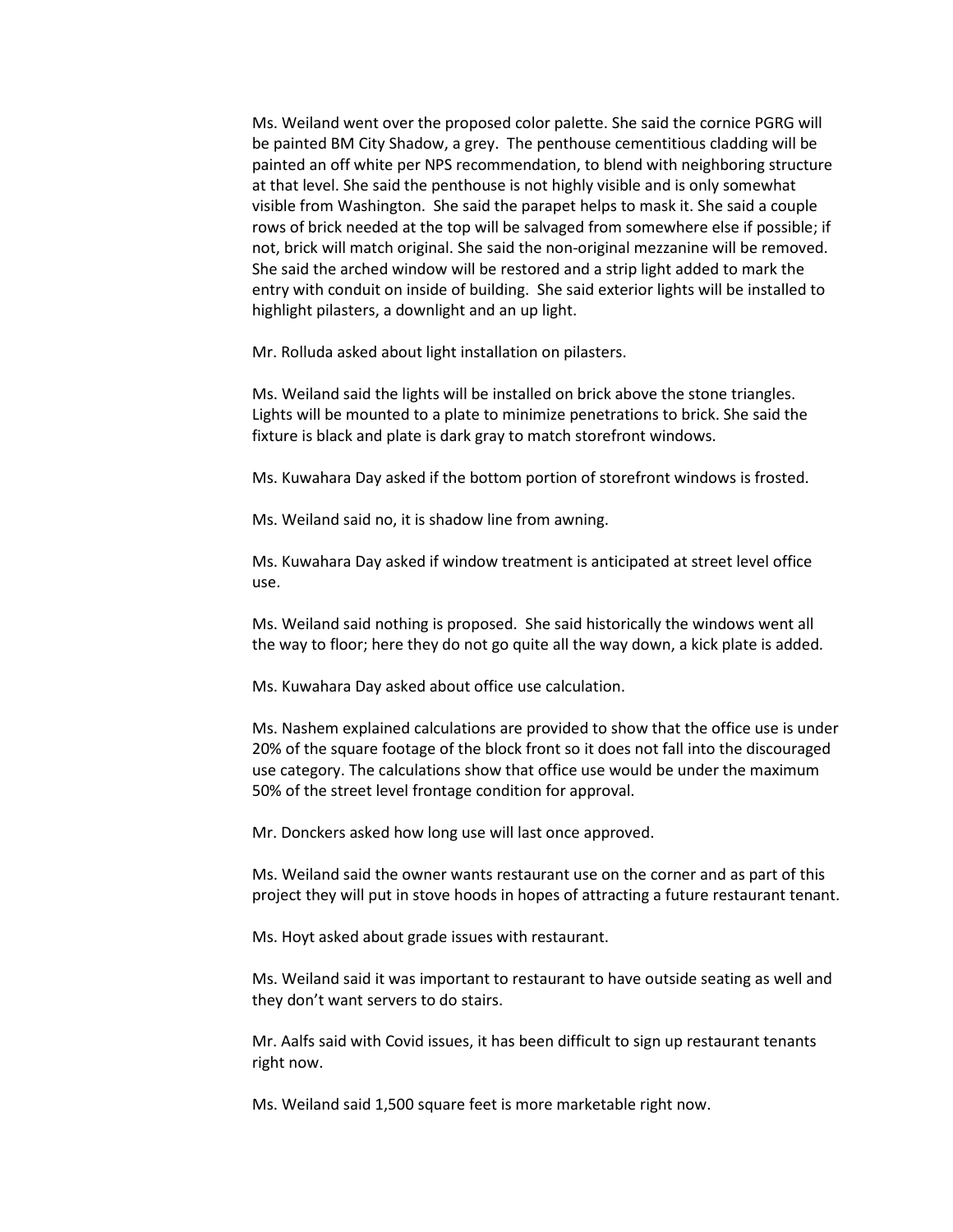Ms. Hoyt said her preference is to keep the space as retail or restaurant to get general public walking around. She asked the definition of block front.

Ms. Nashem said it is surrounded by three streets and an alley or another street.

Mr. Dawson asked why they want office use rather than retail.

Mr. Aalfs said retail and restaurant use is not viable right now.

Ms. Weiland said office is the approach right now; a year from now the infrastructure will be there to accommodate a restaurant if things change.

Mr. Donckers said the board must be mindful of the long-term use of the space.

Ms. Hoyt said the landscape will be different in a year from this moment in time.

Mr. Aalfs said it has been a big issue in all projects; there is a reliance on ground level small scale businesses to occupy space.

Mr. Rolluda said he agreed with Ms. Hoyt. He asked if there was an opportunity to create an entrance in office space to the east. He noted it is such an important corner.

Ms. Weiland said no.

Mr. Rolluda asked about the south façade louvers.

Ms. Weiland said they are for air intake for future hood.

Mr. Rolluda said he had a hard time with changing use from restaurant to office. He noted the economic situation now and said it is reversible so he could approve it. He said he was okay with other amendments to the Certificate of Approval.

Mr. Donckers asked if the use had to be decided today.

Mr. Aalfs said approval for the amendments is part of ownership's process to secure funding in order to proceed.

Mr. Donckers said it is understandable.

Ms. Kuwahara Day said that having the project go forward is desirable to Pioneer Square as well and given the circumstances she would support it.

Messrs. Dawson and Donckers agreed.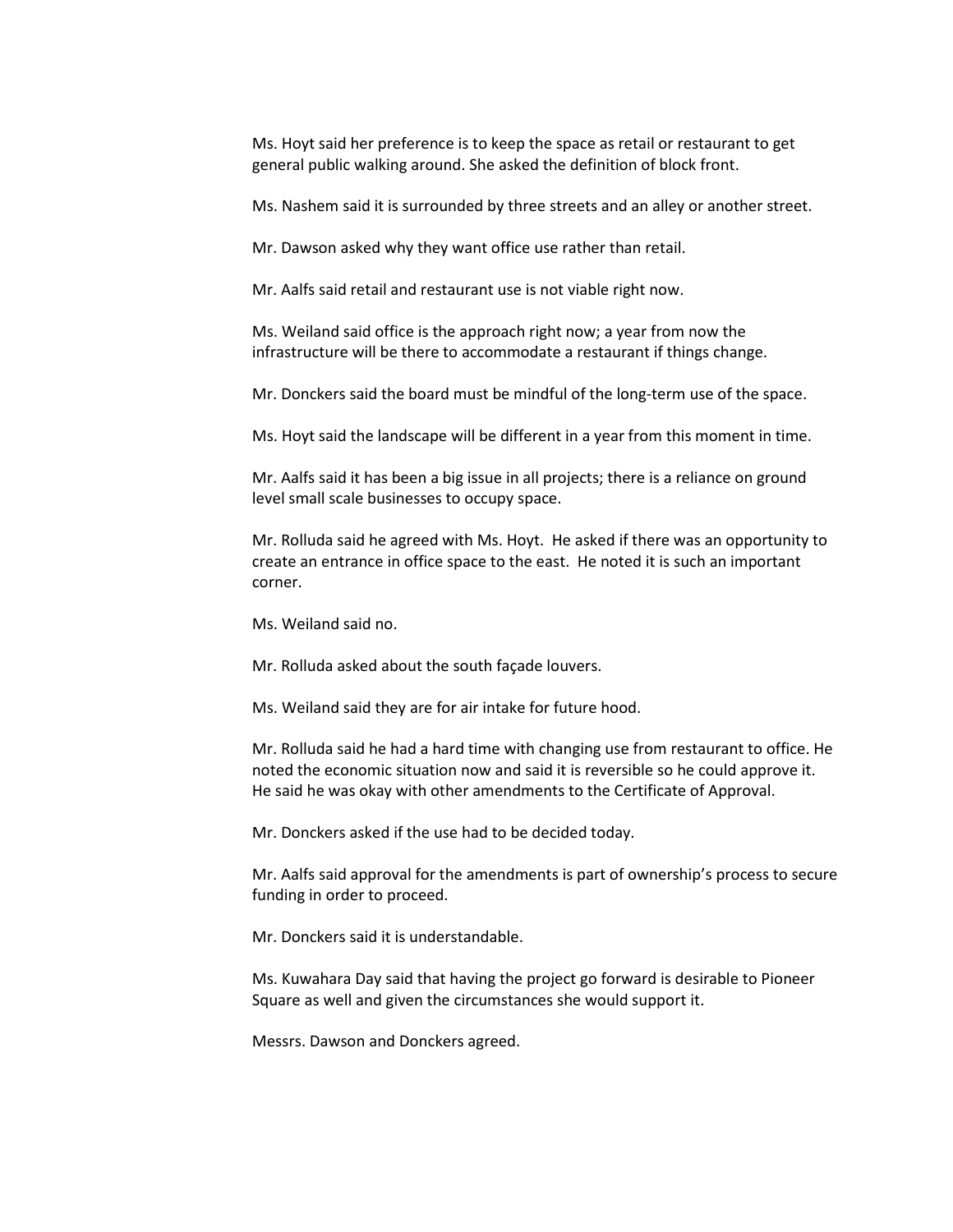Ms. Hoyt expressed concern that approving office use was a slippery slope; she questioned where to draw the line with change of use which could be in perpetuity. She said she was not a fan of the change of use to office and would not support it.

Mr. Rolluda asked if the developer has approached commercial retailers.

Ms. Weiland said they have been actively marketing various uses.

Mr. Aalfs said retail / restaurant is preferred to activate the building.

It was suggested that use change to retail, restaurant and office so the space could transition to retail / restaurant when things turn around.

Ms. Kuwahara Day and Messrs. Dawson and Donckers liked that change.

Ms. Hoyt said it is a better option and she would approve.

Action: I move to recommend granting a Certificate of Approval for: Amendment to previous Certificate of Approval PSB2421 including: Reconstruct the missing cornice, Further set back west wall of penthouse, Change to color of the cladding of the penthouse, Change to storefront windows on  $1<sup>st</sup>$  floor, Eliminate new entry on S Washington, Change of use from restaurant to **restaurant, retail, office** for 4049 square foot space and establish use of restaurant in a 1469 square foot space on the 1<sup>st</sup> floor.

The Board directs staff to prepare a written recommendation of approval based on considering the application submittal and Board discussion at the July 7, 2021 public meeting and forward this written recommendation to the Department of Neighborhoods Director.

Code Citations:

SMC 23.66.030 Certificates of Approval required SMC 23.66.130 - Street-level uses

- A. 1. Uses at street level in the area designated on Map B for 23.66.130 require the approval of the Department of Neighborhoods Director after review and recommendation by the Preservation Board.
- B. Preferred Street-level Uses.
	- 1. Preferred uses at street level must be highly visible and pedestrian oriented. Preferred street-level uses either display merchandise in a manner that contributes to the character and activity of the area, and/or promote residential uses, including but not limited to the following uses: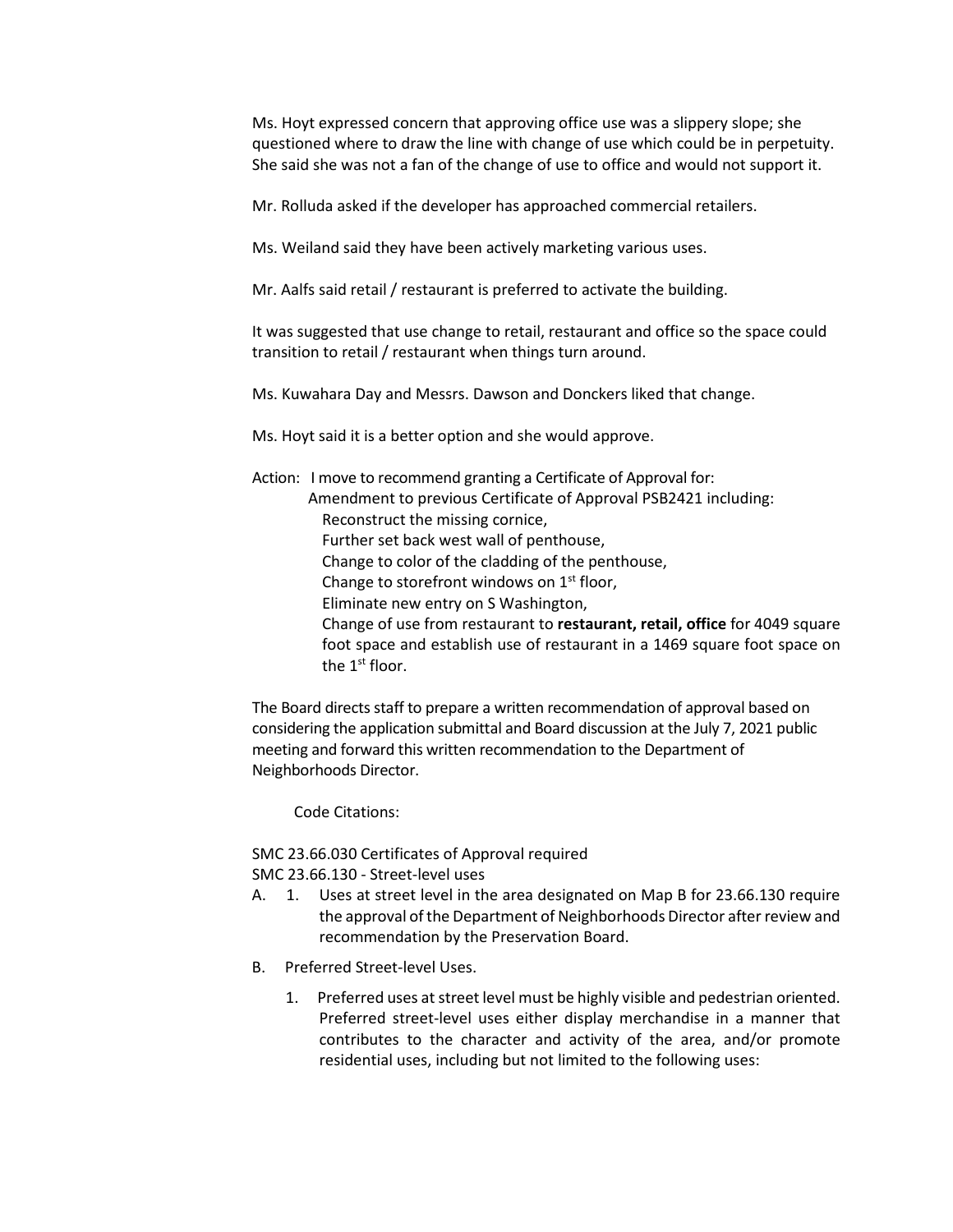- a. Any of the following uses under 3,000 square feet in size: art galleries and other general sales and service uses, restaurants and other eating and drinking establishment uses, and lodging uses;
- C. Discouraged Street-level Uses.
	- 1. The following are discouraged at street level in the area designated on Map B for 23.66.130:
		- a. Any use occupying more than 50 percent of any block front;
		- b. Any of the following with gross floor area over 3,000 square feet: general sales and services uses, eating and drinking establishment uses, and lodging uses;
		- c. All other uses with gross floor area over 10,000 square feet;
		- d. Professional services establishments or offices that occupy more than 20 percent of any block front; and
	- 2. Discouraged uses may be approved by the Department of Neighborhoods Director after review and recommendation by the Preservation Board if an applicant demonstrates that the proposed use is compatible with uses preferred at street level.
- D. Conditions on Street-level Uses. Approved street level uses in the area designated on Map B for 23.66.130 are subject to the following conditions:
	- 1. No use may occupy more than 50 percent of the street-level frontage of a block that is 20,000 square feet or more in area;

SMC 23.66.180 - Exterior building design.

To complement and enhance the historic character of the District and to retain the quality and continuity of existing buildings, the following requirements shall apply to exterior building design:

A. Materials. Unless an alternative material is approved by the Department of Neighborhoods Director following Board review and recommendation, exterior building facades shall be brick, concrete tinted a subdued or earthen color, sandstone or similar stone facing material commonly used in the District. Aluminum, painted metal, wood and other materials may be used for signs, window and door sashes and trim, and for similar purposes when approved by the Department of Neighborhoods Director as compatible with adjacent or original uses, following Board review and recommendation.

# **Pioneer Square Preservation District Rules**

III. GENERAL GUIDELINES FOR REHABILITATION AND NEW CONSTRUCTION

In addition to the Pioneer Square Preservation District Ordinance and Rules, The Secretary of the Interior's Standards for Rehabilitation with Guidelines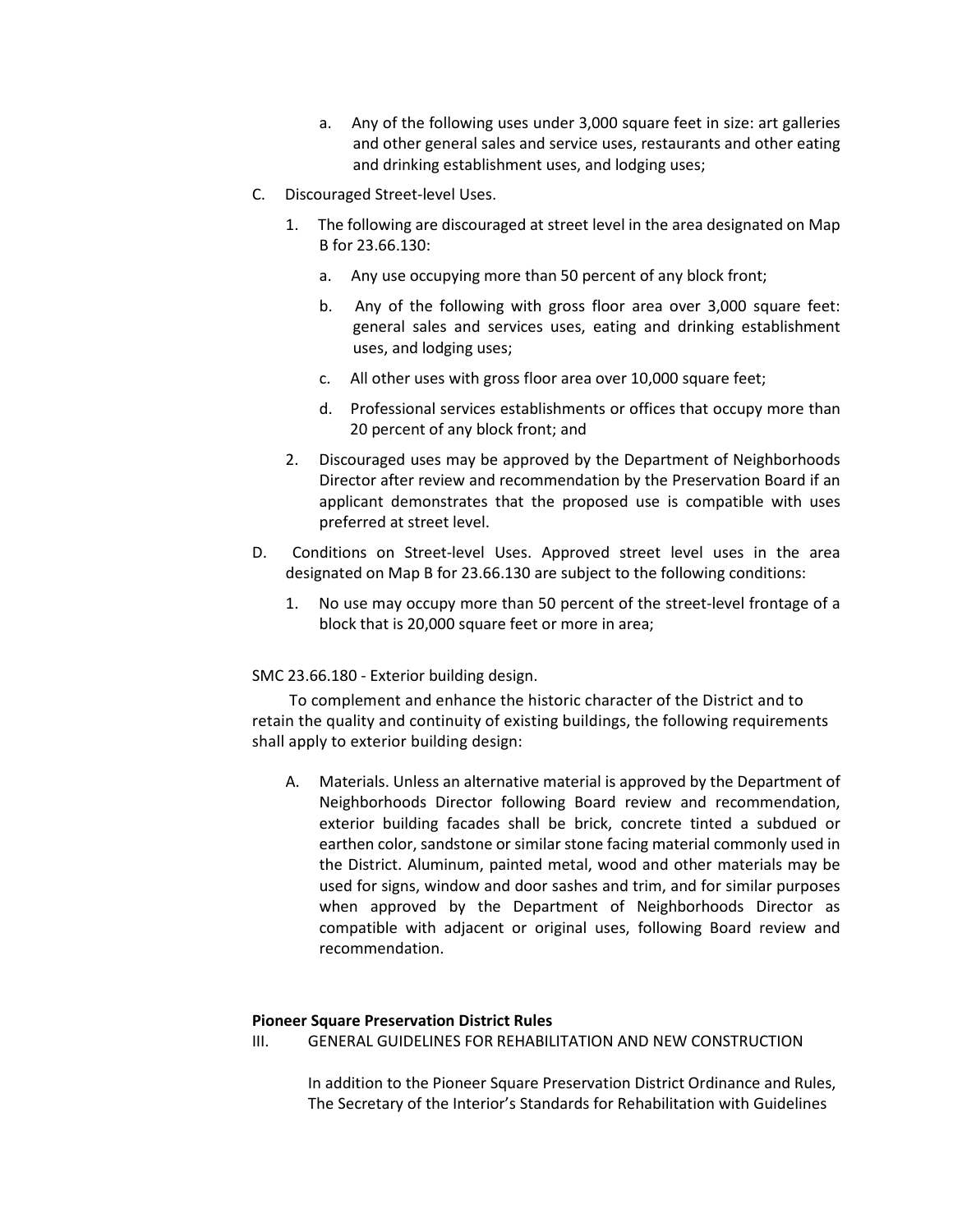for Rehabilitating Historic Buildings, and the complete series of Historic Buildings Preservation Briefs developed by the National Park Service shall serve as guidelines for proposed exterior alterations and treatments, rehabilitation projects, and new construction. (7/99)

Rehabilitation is defined as the act or process of making possible a compatible use for a property through repair, alterations, and additions while preserving those portions or features which convey its historical, cultural, or architectural values. (7/99) In considering rehabilitation projects, what is critical is the stabilization of significant historical detailing, respect for the original architectural style, and compatibility of scale and materials.

The following architectural elements are typical throughout the District and will be used by the Board in the evaluation of requests for design approval:

- A. Site. The property line is the line of the building mass. Street facades are uniformly located at the front property lines, thus there is a strong street edge definition. Building cornices, bay windows and ornament project beyond the main wall surface of some facades.
- B. Design. Building design is generally typified by horizontal divisions which create distinctive base and cap levels. Facades may also be divided vertically by pilasters or wide piers which form repetitive window bays. Street facades are also distinguished by heavy terminal cornices and parapets, ornamental storefronts and entrance bays and repetitive window sizes and placement.
- C. Building materials. The most common facing materials are brick masonry and cut or rusticated sandstone, with limited use of terra cotta and tile. Wooden window sash, ornamental sheet metal, carved stone and wooden or cast iron storefronts are also typically used throughout the District. Synthetic stucco siding materials are generally not permitted. (7/99)
- D. Color. Building facades are primarily composed of varied tones of red brick masonry or gray sandstone. Unfinished brick, stone, or concrete masonry unit surfaces may not be painted. Painted color is typically applied to wooden window sash, sheet metal ornament and wooden or cast iron storefronts. Paint colors shall be appropriate to ensure compatibility within the District. (7/99)

### Secretary of Interior's Standards

1. A property will be used as it was historically or be given a new use that requires minimal change to its distinctive materials, features, spaces and spatial relationships.